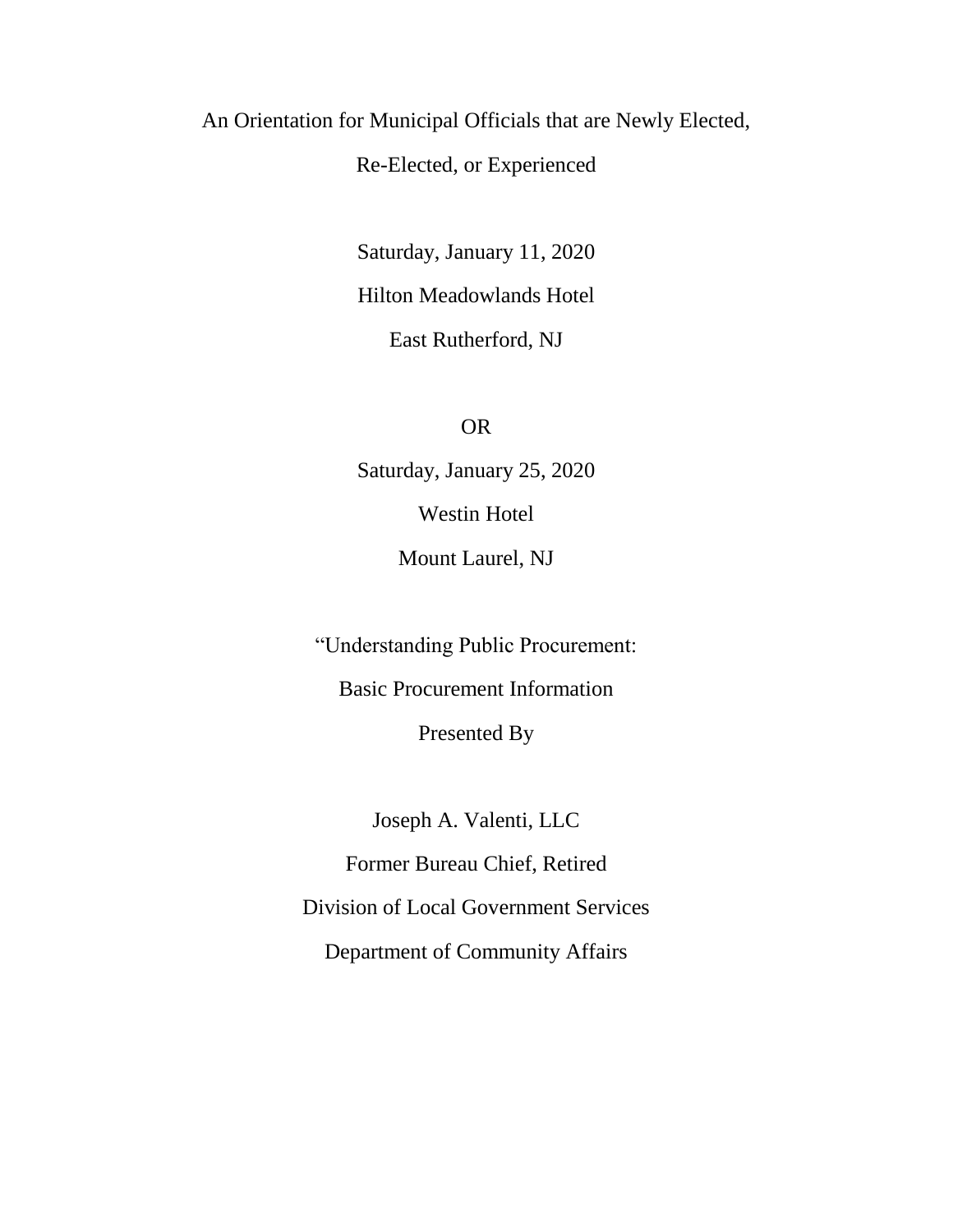- I. Why A Local Public Contracts Law?
	- A. A need to protect the public's business, funds, and records
	- B. A need to administer the entire public procurement process, not just purchasing - public procurement is more than just buying!
	- C. A need for consistency and uniformity in the application of processes, procedures, and practices for all local contracting units
		- 1. Lowest responsible bidder
		- 2. Competitive contracting most advantageous, price and other factors (RFP)
		- 3. Request for qualifications (RFQ) there is a need for uniformity, etc.
		- 4. Request for information (RFI) no known statutory basis for its use
	- D. Integrity to promote
		- 1. Fair and open competition "level playing field" for potential contractors/vendors
		- 2. Procedures to avoid favoritism and collusion
		- 3. Accountability for spending public dollars
		- 4. Proper use of authority and responsibility by elected and appointed officials
		- 5. Procurement ethics as a set of principles of "right conduct" as opposed to no-bid contracts and allegations of "insider deals," and "kickbacks"
	- E. Protection against unscrupulous vendors
		- 1. Statement of ownership
		- 2. Bid guarantees, surety company certificates, performance bonds, maintenance bonds, payment and labor bonds, etc. - evaluation of exposure/risk
		- 3. Business registration certification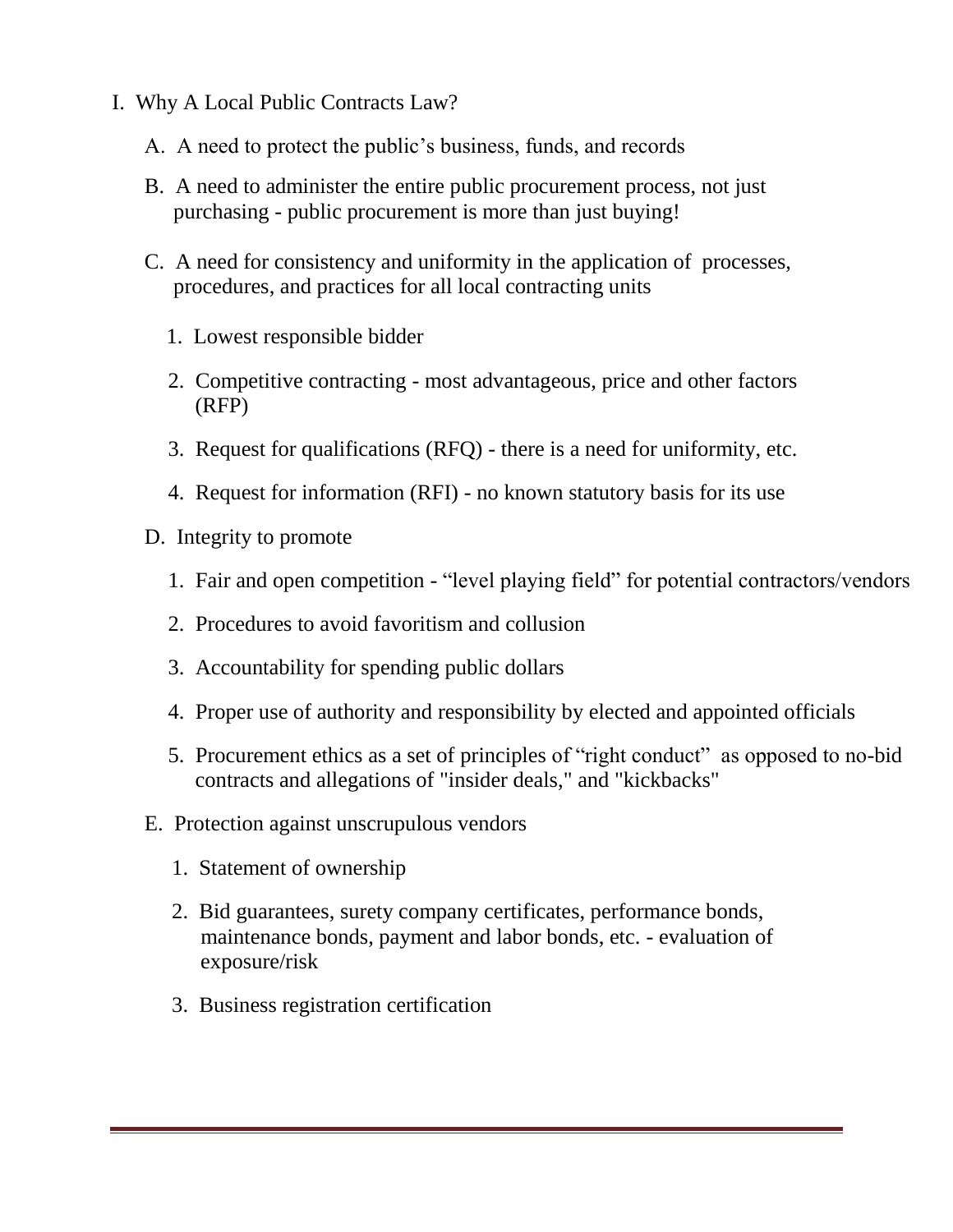- 4. Prevailing wages (\$16,263/\$2,000) and public works contractor registration with required active participation in a registered apprenticeship program are key requirements for public works/construction contracts
- 5. Insurance coverages
- F. Achieve policy goals
	- 1. Prompt payment public works/construction
	- 2. Prompt payment goods/services
	- 3. Project labor agreements
	- 4. Value engineering construction contracts
- G. Achieve social goals
	- 1. Affirmative action requirements
	- 2. Establishment of set-aside programs
- II. Public Procurement Principles
	- A. Bid threshold dictates when to publicly bid or use other statutory procedures
	- B. Aggregation or contracts not to be divided (important) "Aggravation"
		- 1. Goods or services similar in character cannot be divided to avoid bidding
		- 2. All goods or services for completion of work must be in the same contract
	- C. Lowest responsible bidder:
		- 1. Lowest price
		- 2. Responsive met all specifications' criteria
		- 3. Responsible contractor's/vendor's ability to complete contract requirements pertaining to experience, workforce, operating capacity, etc., but financial statements have been repealed from the LPCL under certain situations
	- D. The governing body awards all contracts when the contract price is over bid threshold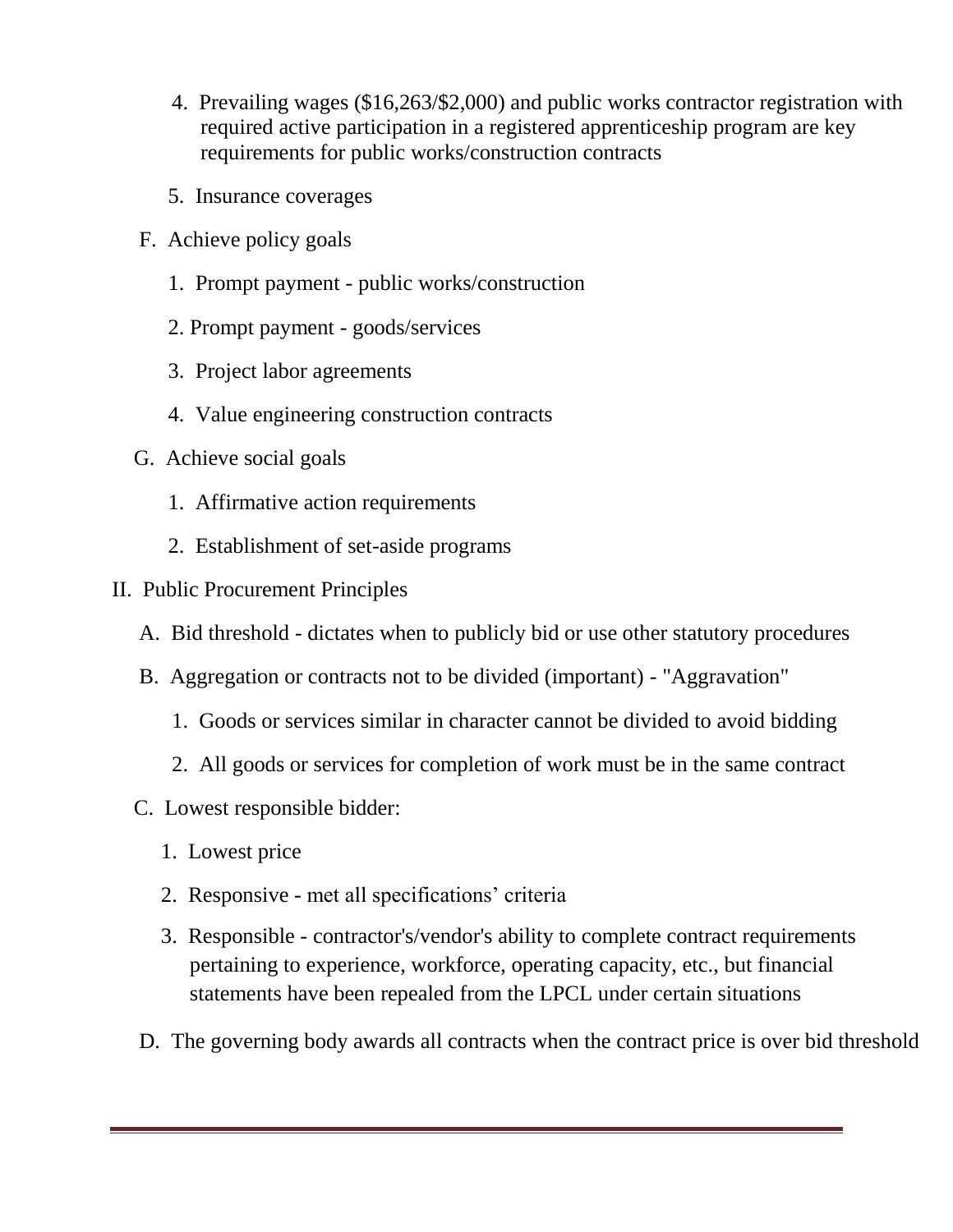- E. Procurement is tied to the budget
	- 1. Certificate of availability of funds required from CFO for governing body contract awards, existing law prohibits purposeful and knowing overspending of public funds
	- 2. Encumbrance accounting required for most purchases
	- 3. "Management Decisions" Are they made? Balance the "We have the funds, but do we need to buy it" concept
	- 4. Planning and scheduling procurement needs and inventory control, etc.
	- 5. Authorization of bill payments by CFO
- F. Change orders be very careful
- G. Standardized changed conditions clauses for construction/public works contracts
- H. "Confirming orders" be very, very careful, there is no statutory authorization to use them
- III. What The Law Covers
	- A. Basic process for awarding all contracts (including purchase orders) authority and control is with governing body - must have a formal process, over bid threshold and fair and open contracts can only be awarded by governing body - no delegation, under bid threshold an administrative official can be the purchasing agent if so designated by the governing body
		- 1. Public bidding a formal process of public advertising, receiving bids, and awarding contract
		- 2. Electronic procurement advertising/submission of public bids, competitive contracting (RFP), quotes, reverse auctions, sale of personal property. Law is accompanied with rules
		- 3. Bid exceptions
			- a) Professional services and other exceptions are controlled by Pay-To- Play Law - Fair and Open or the Alternate Process (Non-Fair and Open)
		- 4. Other types of competition:
			- a) Extraordinary unspecifiable services application of Pay-to-Play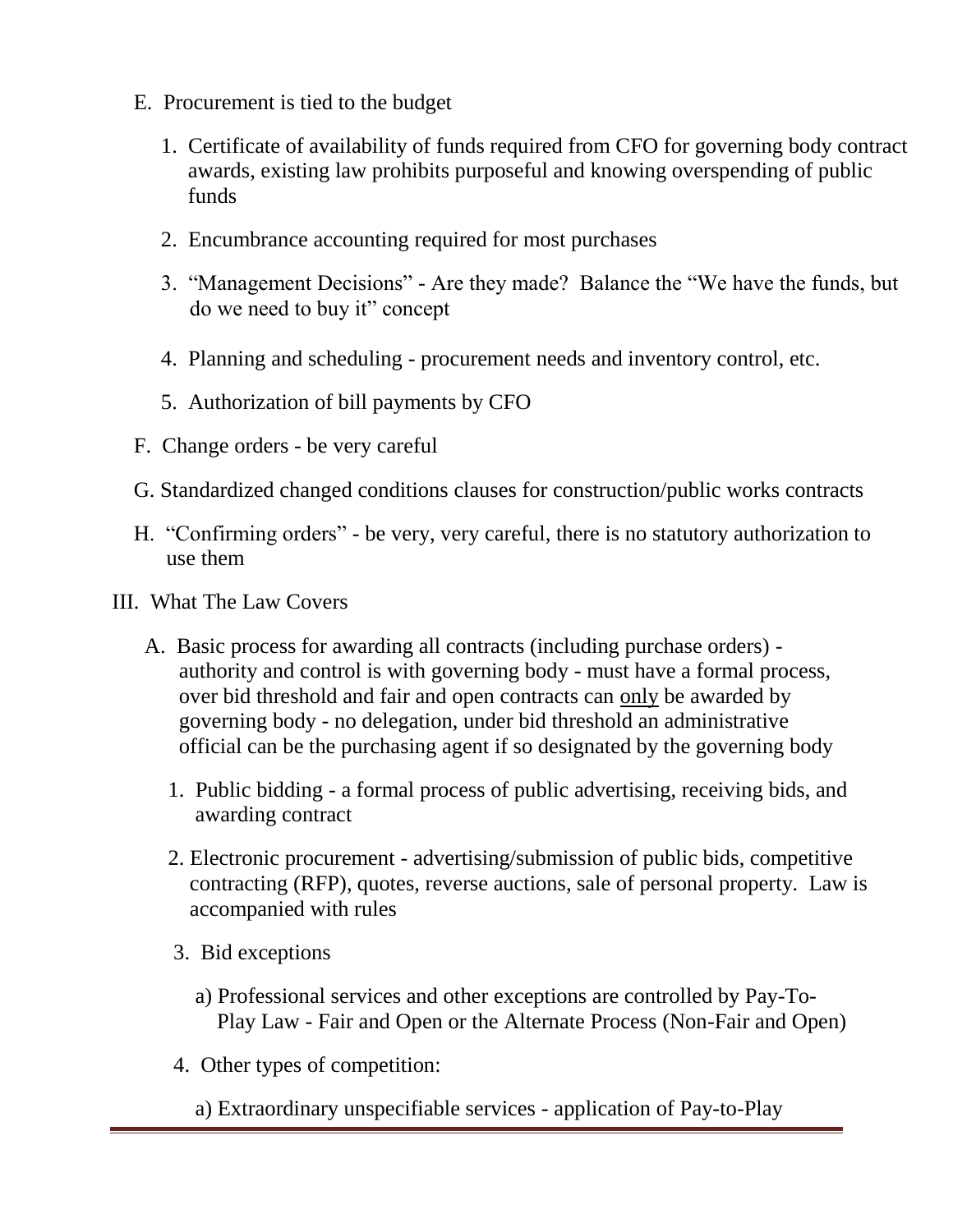- b) Competitive contracting for certain services- where the emphasis is not just low price, where qualitative factors can be assessed as part of the selection of vendors
- c) Cooperatives taking advantage of "nationally" recognized and accepted co-ops or State of New Jersey government contracts or contracts of other municipal or county governments or boards of education - Can only use such contracts in accordance with certain terms and conditions
- 5. Soliciting informal quotations
- 6. For low cost items…local choice, no competition required when less than 15% of your bid threshold, however must use "sound business practices" that reflect current market conditions, quantity and delivery requirements
- 7. Emergencies affects public health, safety or welfare requiring the immediate delivery of goods or performance of services, "Chain of Command" - mandatory regulation
- B. The statutory length of contracts two years is the normal standard, there are exceptions for up to five or seven years and in specific circumstances, up to 20 years or longer, no roll-over contracts, contracts end when they end
- C. Allows governing body to adopt set-aside programs for small, women, minority and veteran businesses
- D. Sale of public (personal property) assets if the estimated fair market value of the property to be sold exceeds 15% of the bid threshold in any one sale shall be sold by sealed bids, or at public sale (auction); Such sales require governing body approval
- E. Concessions- private firm, making a private financial (consideration) gain, from a public situation, threshold based on estimated annual value of fees and payments
- F. "Prior negative experience" Who has the responsibility of documenting contractor/vendor's performance?
- IV. Procurement Oversight
	- A. Contract administration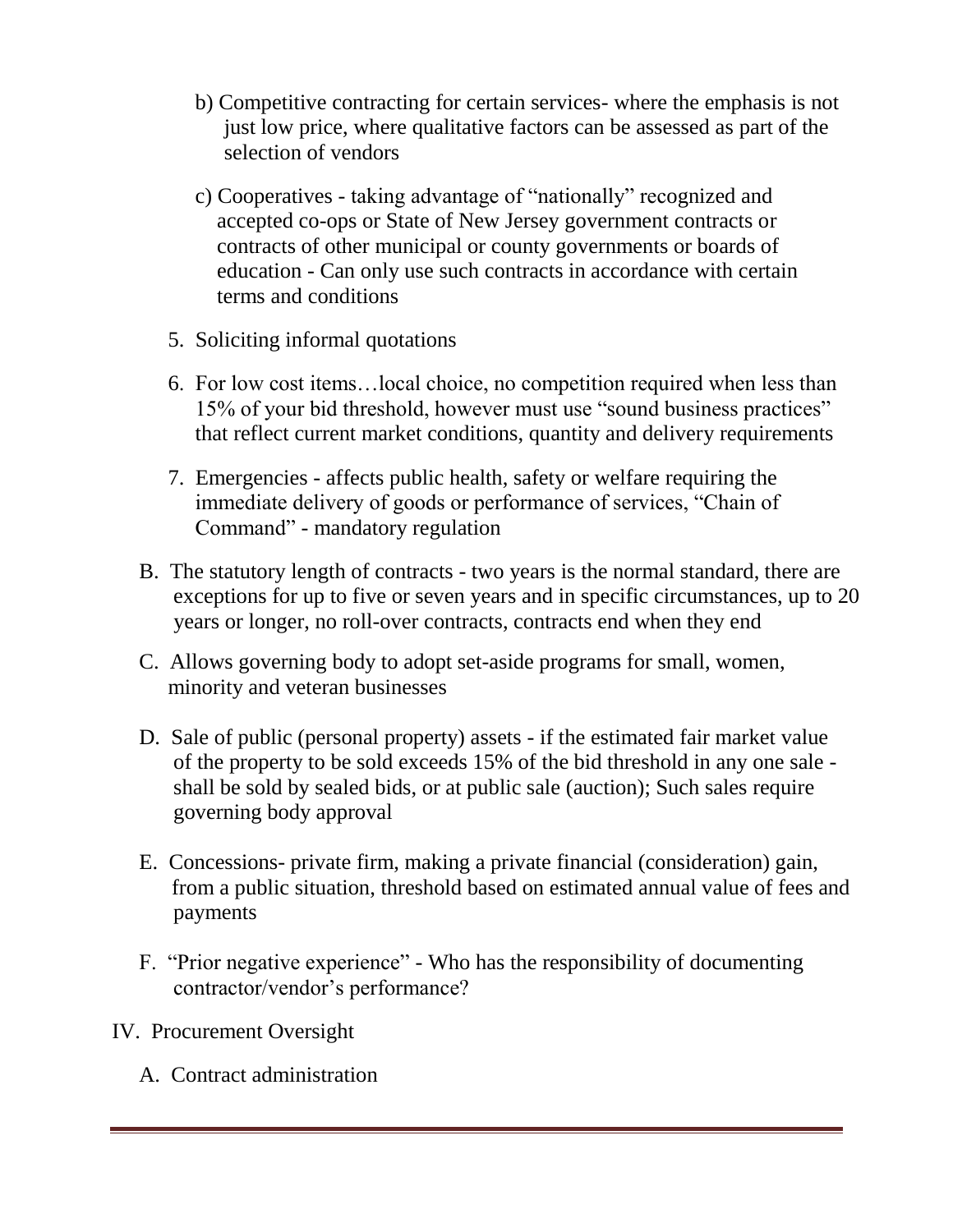- 1. Need a system in place to monitor performance problems
- 2. Contracts must be properly performed and completed on time and on budget
- 3. Contract compliance with bid specifications or a request for proposal's scope of services/work (application to both bid and non-bid contracts) is necessary
- 4. Performance benchmarks need to be established to assist local officials in reviewing contracts and evaluating contractor/vendor requests for bill payments
- 5. Does a governing body authorize full or partial payments; does it require submission of project "checklists" with each request for payment; does it require its own department heads and professionals (attorney, engineer, architect, etc.) to "validate" the work of "contracted" contractors/vendors?
- 6. Contactor/vendor exit review (in-house v. out-sourcing) should be used (Financial Audits - Corrective Action Plans)
- B. Sample questions that can guide internal controls
	- 1. Who is in charge of the procurement operation? What is his/her authority? What about accountability and responsibility? (P.A. v. QPA)
		- a) Spending by "advisory" local agencies must have statutory authorization
	- 2. Has the governing body addressed procurement procedures through the formal adoption of a resolution, ordinance or administrative code depending on type or form of government?
	- 3. What are the basic financial and payment procedures used by the local contracting unit?
	- 4. What are the procedures for award of contracts over and under the bid threshold?
	- 5. Is the governing body ensuring the availability of funds pursuant to a purchase order-encumbrance procedure?
	- 6. Are administrative officials carefully reviewing all vouchers/invoices for the correct dollar amounts and descriptions of the purchases before processing payments?